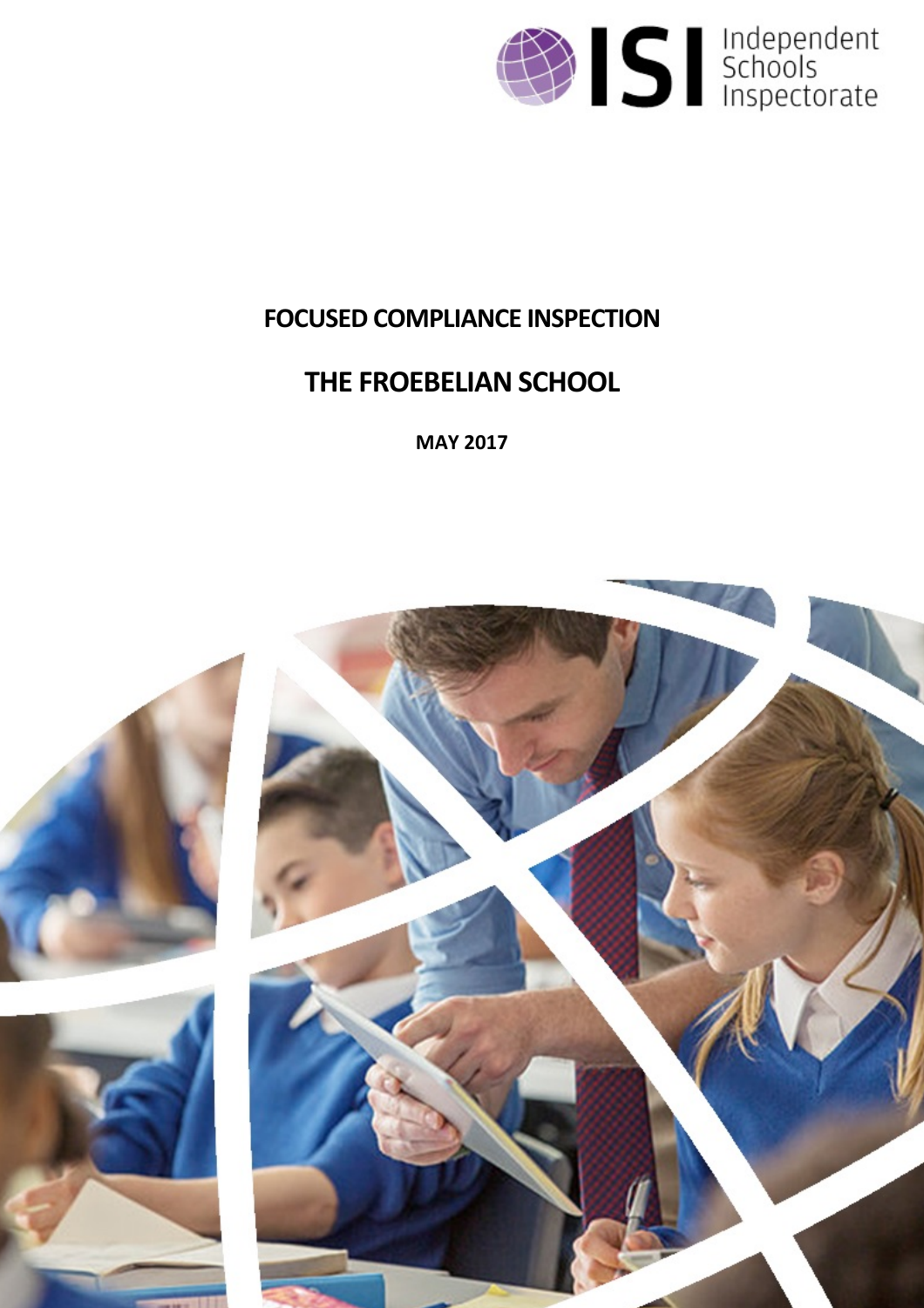## **SCHOOL'S DETAILS**

| <b>School</b>                            | The Froebelian School                                                                                                                                                                                                                                                                                                                       |    |                |    |
|------------------------------------------|---------------------------------------------------------------------------------------------------------------------------------------------------------------------------------------------------------------------------------------------------------------------------------------------------------------------------------------------|----|----------------|----|
| <b>DfE Number</b>                        | 383/6057                                                                                                                                                                                                                                                                                                                                    |    |                |    |
| <b>Registered charity number</b>         | 529111                                                                                                                                                                                                                                                                                                                                      |    |                |    |
| <b>Address</b>                           | Clarence Road<br>Horsforth<br>Leeds<br>West Yorkshire<br><b>LS18 4LB</b>                                                                                                                                                                                                                                                                    |    |                |    |
| <b>Telephone number</b>                  | 01132 583047                                                                                                                                                                                                                                                                                                                                |    |                |    |
| <b>Email address</b>                     | office@froebelian.co.uk                                                                                                                                                                                                                                                                                                                     |    |                |    |
| Headteacher                              | <b>Mrs Catherine Dodds</b>                                                                                                                                                                                                                                                                                                                  |    |                |    |
| <b>Chair of governors</b>                | Mrs Katrina Paget                                                                                                                                                                                                                                                                                                                           |    |                |    |
| Age range                                | 3 to 11                                                                                                                                                                                                                                                                                                                                     |    |                |    |
| Number of pupils on roll                 | 181                                                                                                                                                                                                                                                                                                                                         |    |                |    |
|                                          | <b>Boys</b>                                                                                                                                                                                                                                                                                                                                 | 91 | Girls          | 90 |
|                                          | Pre-prep<br>including EYFS                                                                                                                                                                                                                                                                                                                  | 98 | <b>Juniors</b> | 83 |
| Pupils' ability                          | Nationally standardised test data provided by the<br>school indicate that the ability of the pupils on entry<br>is above average.                                                                                                                                                                                                           |    |                |    |
| Pupils' needs                            | The number of pupils requiring support for special<br>educational needs and/or disabilities (SEND) is<br>seven. They require support with dyslexia and<br>dyspraxia. No pupil has a statement of special<br>educational needs or an education, health and care<br>(EHC) plan. Seven pupils have English as an<br>additional language (EAL). |    |                |    |
| History of the school                    | The school was founded in 1913. In 1973, it became<br>a charitable educational trust. A new head was<br>appointed in September 2015.                                                                                                                                                                                                        |    |                |    |
| <b>Ownership and governing structure</b> | The school is administered by a board of governors,<br>known as the school council.                                                                                                                                                                                                                                                         |    |                |    |
| <b>School structure</b>                  | The school is divided into two departments: the pre-<br>prep for Nursery through to Year 2 and juniors for                                                                                                                                                                                                                                  |    |                |    |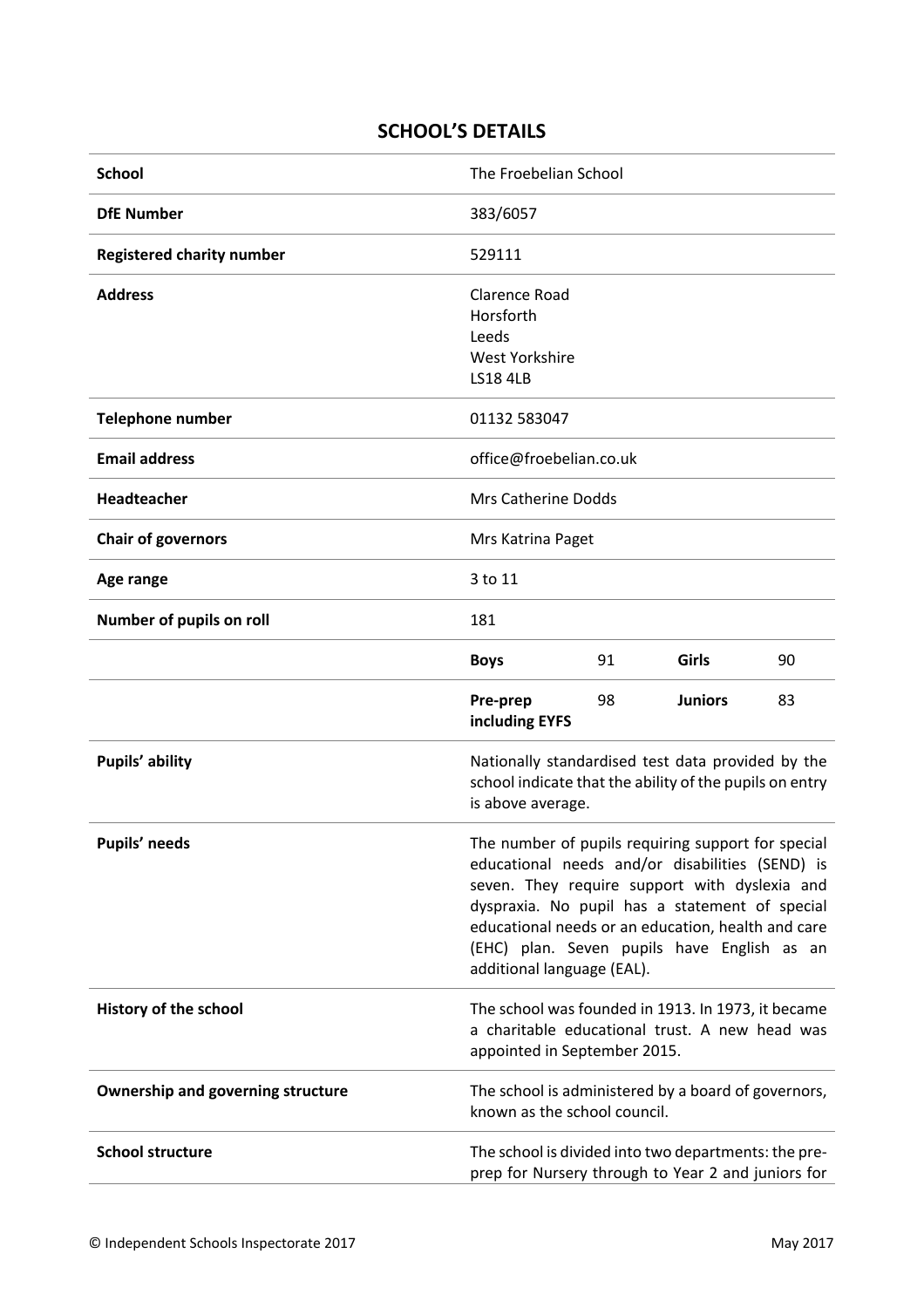|                          | Years 3 to 6.                                                                                      |
|--------------------------|----------------------------------------------------------------------------------------------------|
| Other useful information | The school does not cater for boarders. The school<br>is on one site centred around two buildings. |
| <b>Inspection dates</b>  | 23 to 24 May 2017                                                                                  |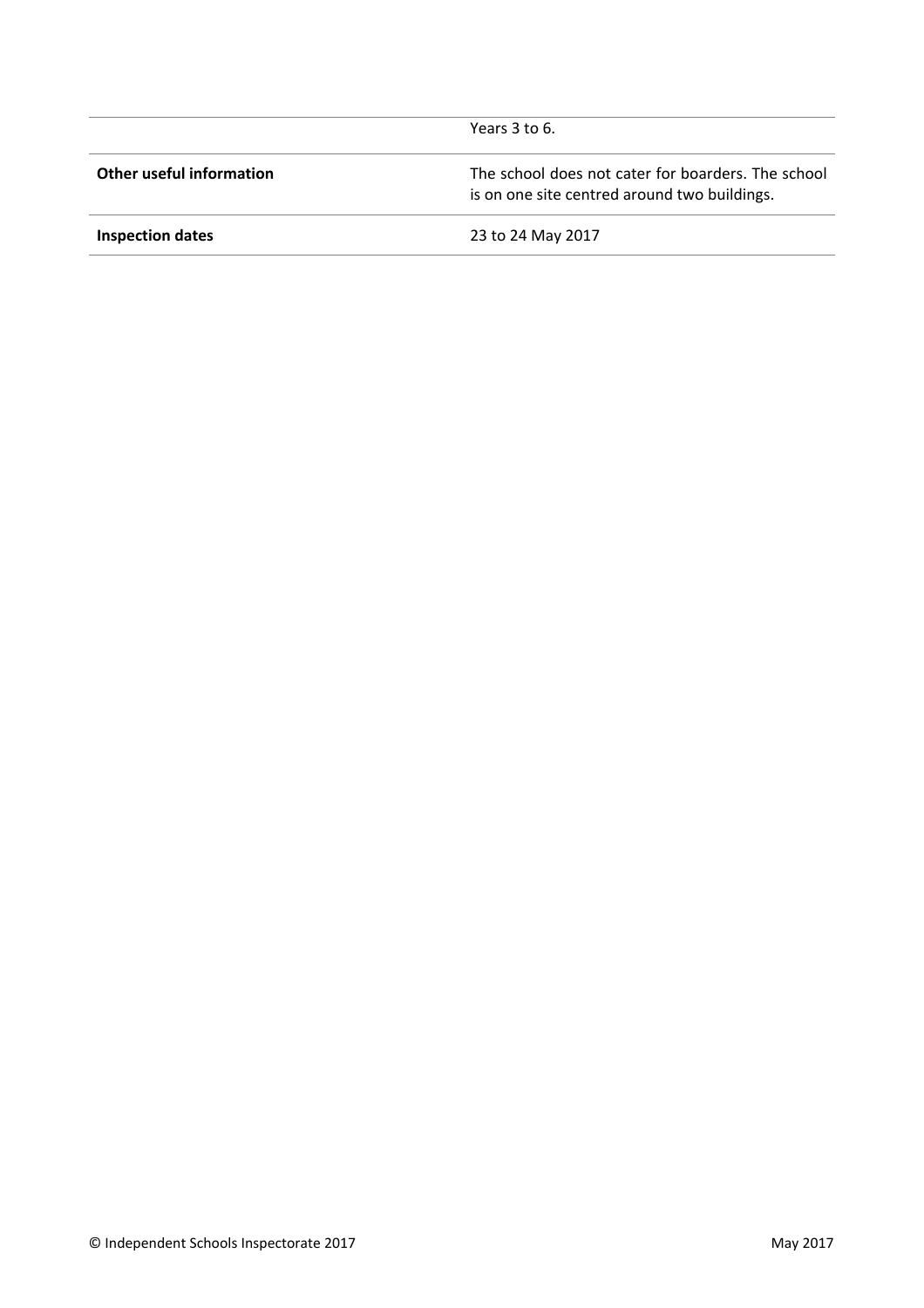#### **PREFACE**

The registration authority for independent schools is the Department for Education (DfE), which directs inspection according to a specified frequency or at any time where the DfE has particular concerns about a school. The Independent Schools Inspectorate (ISI) is the body approved by the Secretary of State for the purpose of inspecting schools which are, or whose heads are, in membership of the associations which form the Independent Schools Council (ISC) and reporting on the extent to which they meet the Independent School Standards ("the standards") in the Schedule to the Education (Independent School Standards) Regulations 2014. Accordingly, inspection records whether the school meets each of these standards, which are arranged in eight Parts, each of which is divided into separate paragraphs. The inspection of schools that have early years settings not requiring registration similarly records whether the school complies with key provisions of the Early Years Foundation Stage statutory framework, and for registered settings the full range of the Early Years Foundation Stage provisions is considered. Additionally, the inspection reports on the school's accessibility plan under Schedule 10 of the Equality Act 2010 and the ban on corporal punishment under section 548 of the Education Act 1996. It comments on the progress made by the school in meeting the compliance action points set out in the school's most recent statutory inspection.

All association independent schools will have an inspection within three years from April 2016, in accordance with the Framework. The inspection may be of COMPLIANCE ONLY or of EDUCATIONAL QUALITY AND COMPLIANCE depending on a number of factors, including findings from their most recent inspection. Schools judged not to meet the standards following their inspection may also be subject to a progress monitoring visit before their next routine inspection. The progress monitoring visit will judge whether the school has taken the necessary action to meet any unmet standards and any qualitative concerns identified at their previous inspection.

**This is a COMPLIANCE ONLY inspection and as such reports only on the school's compliance with the standards.** The standards represent minimum requirements and judgements are given either as **met** or as **not met**. All schools are required to meet all the standards applicable to them. Where the minimum requirements are not met, this is clearly indicated in the relevant section of the report and the school is required to take the actions specified. In this focused compliance inspection, key regulations and standards have been inspected in detail. These are the regulations on safeguarding; measures to guard against bullying; arrangements for pupils' health and safety, arrangements to check the suitability of staff; the provision of information to parents; the handling of parents' complaints; and other related aspects of leadership and management. The remaining standards and requirements are deemed to be met unless evidence to the contrary has been found.

The inspection does not include matters that are outside of the regulatory framework described above, such as:

- (i) the school's aims;
- (ii) an exhaustive health and safety audit;
- (iii) compliance with data protection requirements;
- (iv) an in-depth examination of the structural condition of the school, its services or other physical features;
- (v) contractual arrangements with parents;
- (vi) an investigation of the financial viability of the school or its accounting procedures.

Where necessary, National Curriculum nomenclature is used to refer to year groups. Links to the full regulations and requirements can be found here: The [Independent](http://www.legislation.gov.uk/uksi/2014/3283/contents/made) School Standards Regulations, Early [Years](https://www.gov.uk/government/publications/early-years-foundation-stage-framework--2) [Foundation](https://www.gov.uk/government/publications/early-years-foundation-stage-framework--2) Stage Statutory Framework.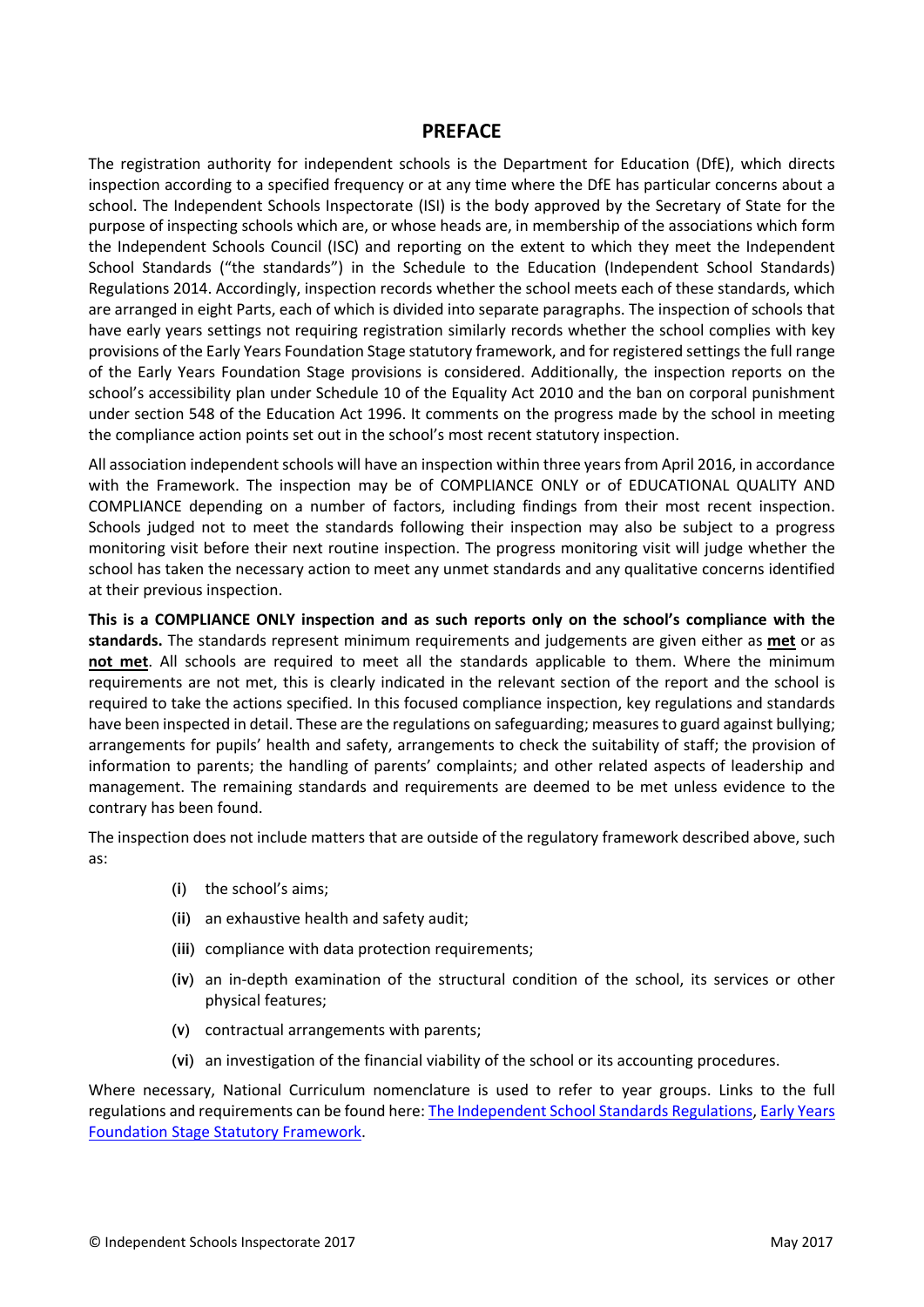#### **SUMMARY EVALUATION**

**The school does not meet all of the required standards in the schedule to the Education (Independent School Standards) Regulations 2014, relevant requirements of the statutory framework for the Early Years Foundation Stage and associated requirements, and should take immediate action to remedy deficiencies as detailed below.**

#### **PART 1**

#### **Quality of education provided**

The school measures attainment using National Curriculum tests. In the years 2012 to 2015, the results were far above the national average for maintained schools.

The curriculum is documented, supported by appropriate plans and schemes of work for the pupils and covers the required breadth of material. The teaching enables pupils to make good progress, encompasses effective behaviour management and is supported by suitable resources. A suitable framework for the assessment of pupils' performance is in place.

**The standards relating to the quality of education [paragraphs 1–4] are met.**

#### **PART 2**

#### **Spiritual, moral, social and cultural development of pupils**

Principles and values are actively promoted which facilitate the personal development of pupils as responsible, tolerant, law-abiding citizens.

**The standard relating to spiritual, moral, social and cultural development [paragraph 5] is met.**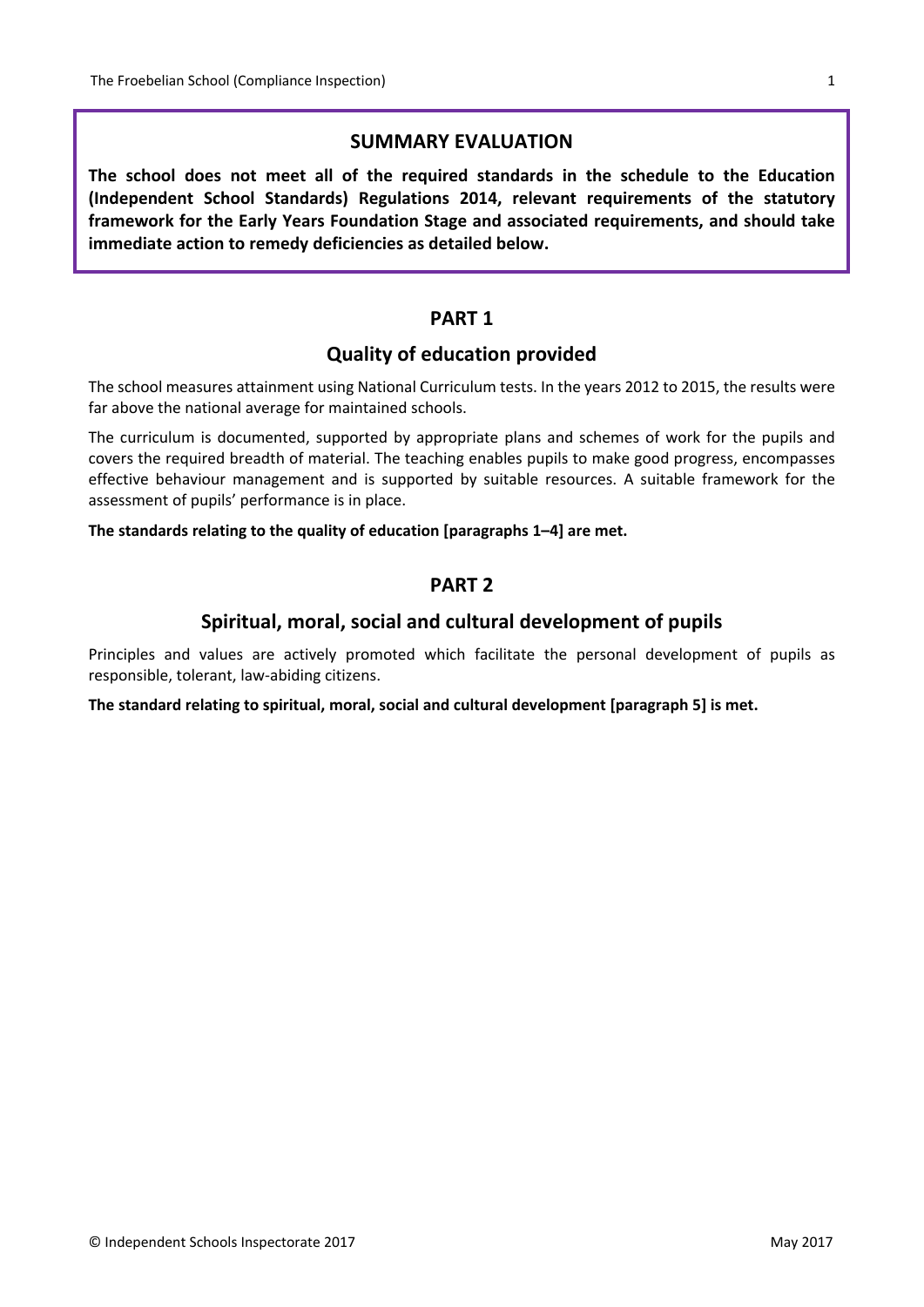## **PART 3**

## **Welfare, health and safety of pupils**

Arrangements are made to safeguard and promote the welfare of pupils by means that pay due regard to current statutory guidance; good behaviour is promoted; bullying is prevented so far as reasonably practicable; provision is made for first aid. Pupils are properly supervised; admission and attendance registers are maintained, as required, and there is a strategic approach to risk assessment. A disability access plan is in place.

Staff are suitably trained in health and safety, including writing risk assessments for both on-site and off-site visits. There are suitable proceduresin place forrecording and reporting accidents and for dealing with health and safety emergencies. Suitable arrangements are in place for the control of hazardous substances and for the management of asbestos. However, arrangements to ensure all remedial electrical work identified by external contractors is carried out promptly are unsatisfactory.

There is a suitable fire risk assessment which is reviewed regularly and a suitable fire prevention policy. Staff are suitably trained in fire procedures and regular fire evacuation drills are carried out. The school has a fire alarm system but this is not checked with sufficient regularity, with checks recorded to indicate when the next check is due.

The standards relating to welfare, health and safety in paragraphs 7, 9, 10, 13, 14, 15, 16, the requirement of Schedule 10 of the Equality Act 2010 and the ban on corporal punishment under section 548 of the Education Act 1996 are met but those in paragraphs 11 and 12 [health and safety and fire] are not met.

#### **Action point 1**

 **ensure that all remedial electrical work identified by external assessment is carried out promptly [Part 3, paragraph 11].**

#### **Action point 2**

**ensure fire alarms are tested regularly, with records kept to confirm this [Part 3, paragraph 12].**

## **PART 4**

## **Suitability of staff, supply staff, and proprietors**

The school makes appropriate checks to ensure the suitability of staff, supply staff, and proprietors and a register is kept as required.

#### The standards relating to the suitability of those in contact with pupils at the school [paragraphs 17-21] **are met.**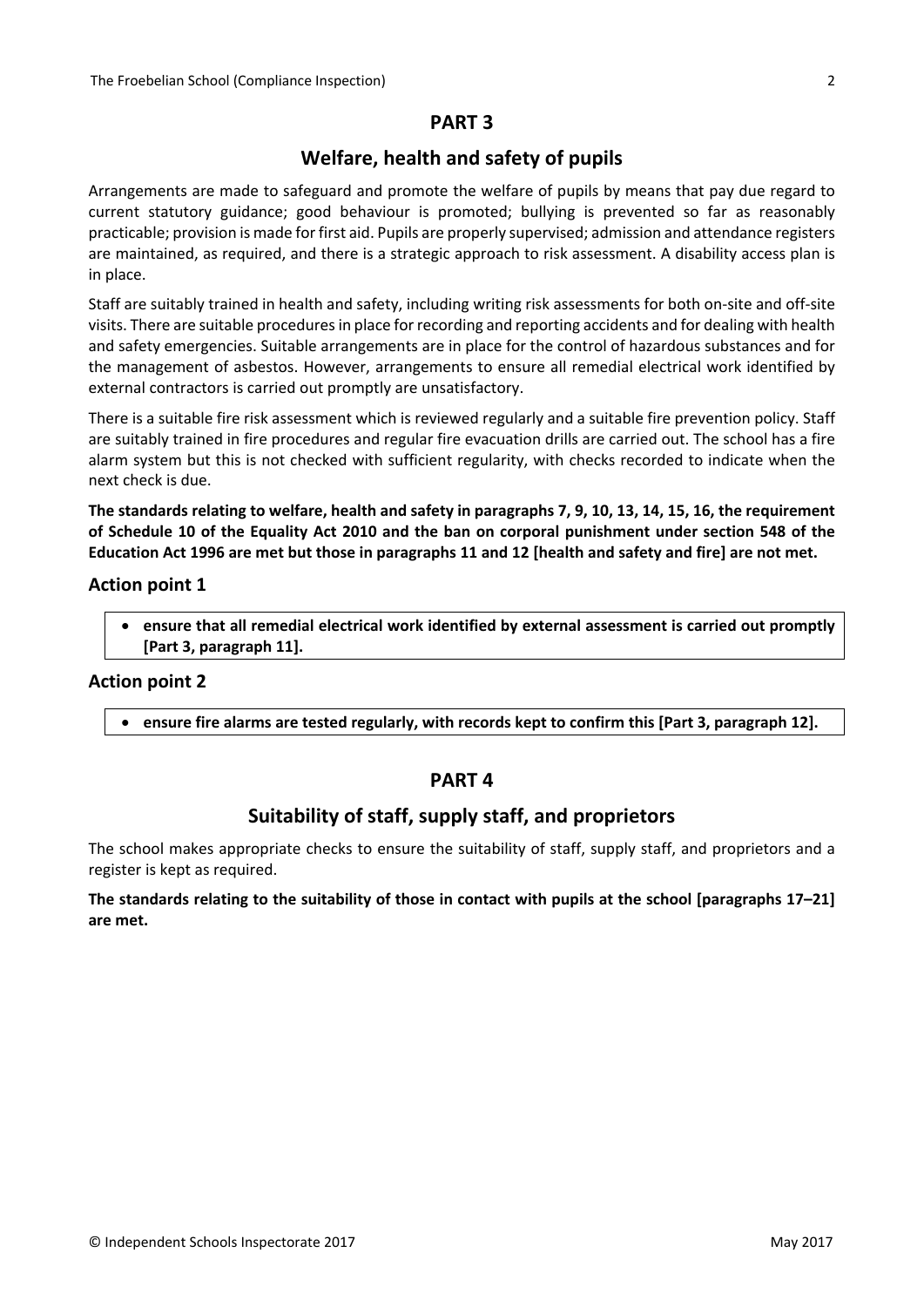## **PART 5**

## **Premises of and accommodation at schools**

Suitable toilet, changing and showering facilities for pupils and appropriate accommodation for their medical and therapy needs are provided. The premises are maintained to a standard commensurate with health and safety; acoustics and lighting are appropriate. Suitable outdoor space is provided for physical education and outdoor play.

Drinking water is available throughout the school and is clearly labelled. There are no water tanks in the school. However, there is no regular checking of hot water temperatures in hand basins used by pupils to ensure that it does not pose a scalding risk to users.

The standards relating to the premises and accommodation in paragraphs 23, 24, 25, 26, 27 and 29 are met **but the standard in paragraph 28 [water supply] is not met.**

#### **Action point 3**

 **the school must ensure that the temperature of hot water is regularly checked to ensure that it does not pose a scalding risk to users [Part 5, paragraph 28 (d)].**

## **PART 6**

## **Provision of information**

A range of information is variously published, provided or made available to parents, inspectors and the Department for Education. These include details about the proprietor, the ethos of the school and the curriculum, and of the school's arrangements for admission, behaviour and exclusions, bullying, health and safety, first aid, details of the complaints procedure, and the number of complaints registered under the formal procedure during the preceding school year, and the provision for those with education, health and care plans or English as an additional language. They also include particulars of the school's academic performance during the preceding school year, and its results in public examinations, inspection reports and (for parents only) a report at least annually of their own child's progress. The safeguarding policy is posted on the school's website.

**The standard relating to the provision of information [paragraph 32] is met.**

## **PART 7**

## **Manner in which complaints are handled**

Parental complaints, if any, are handled effectively through a three-stage process (informal, formal and a hearing before a panel of three, one of whom is independent of the school). Each stage has clear time scales, and at the third stage the panel can make findings and recommendations which are communicated to the complainant. Records are kept appropriately, including of any action taken, whether or not a complaint is successful.

#### **The standard relating to the handling of complaints [paragraph 33] is met.**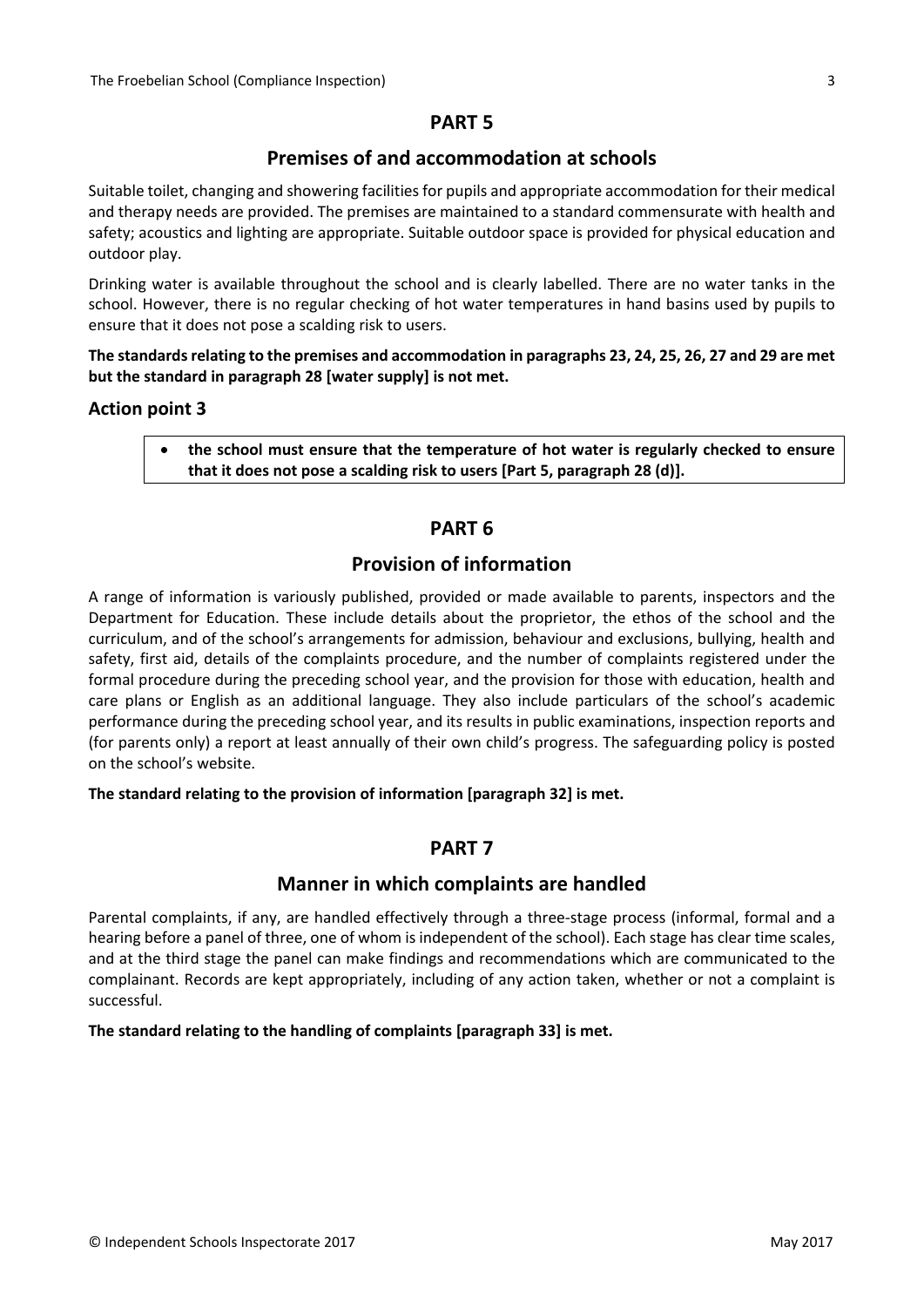## **PART 8**

## **Quality of leadership in and management of schools**

The proprietor ensures that the leadership and management demonstrate good skills and knowledge, and fulfil their responsibilities effectively and they actively promote the well-being of the pupils.

The leadership and management demonstrate good skills and knowledge to undertake their roles and they actively promote the well-being of pupils. However, they are not rigorous enough in monitoring all matters of health and safety to ensure that the regulatory requirements are met consistently.

**The standards relating to leadership and management of the school in sub-paragraphs 34 (1) (a) and (c) are met but those in sub-paragraph 34 (1) (b) [fulfilment of responsibilities] is not met.**

#### **Action point 4**

 **the school must ensure that leadership and management maintain sufficient oversight to ensure regulatory requirements are met consistently, particular with regard to health and safety checks [Part 8, paragraph 34 (1)(b)].**